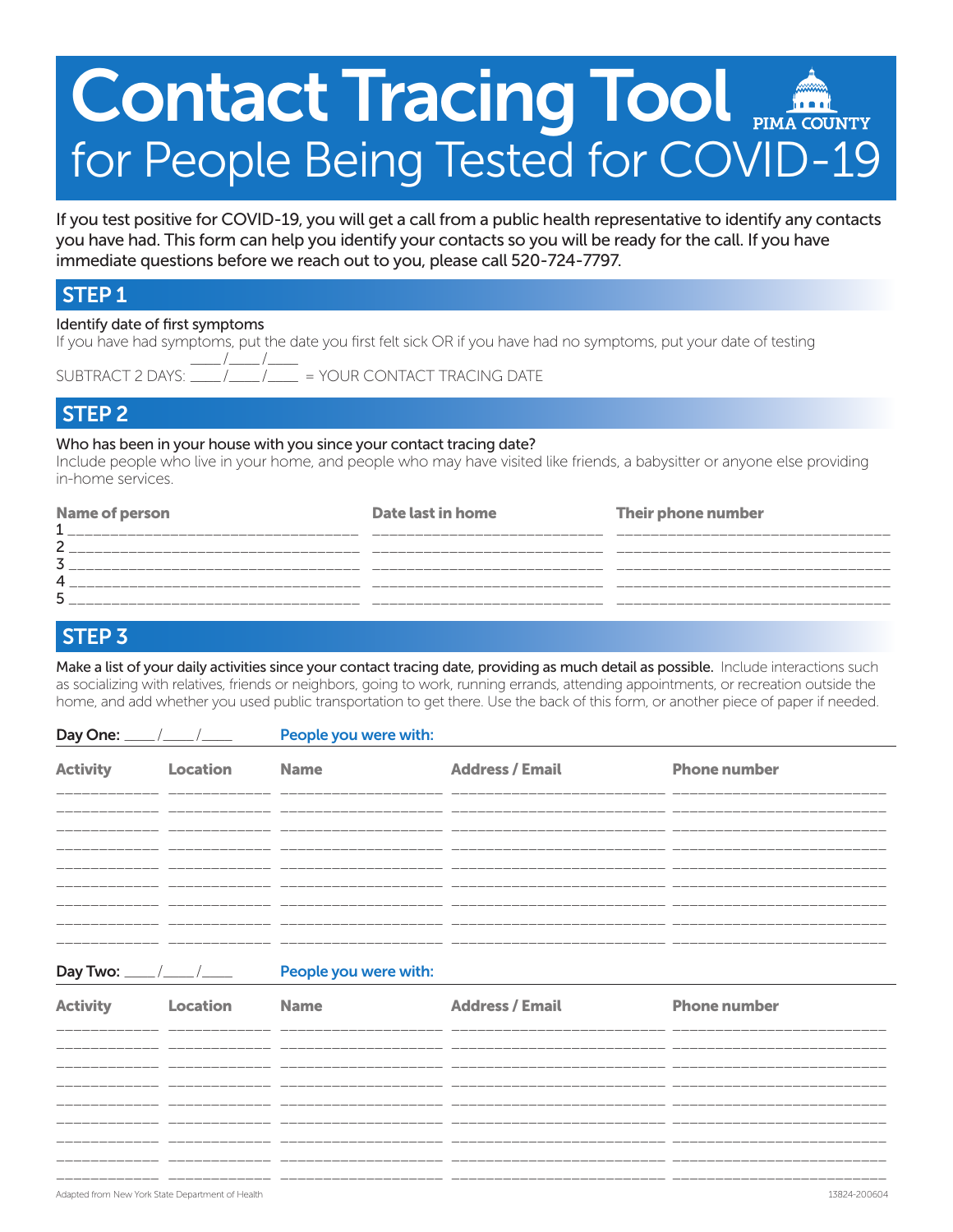## STEP 3 (continued)

Continue providing details of your daily activities since your contact tracing date in the spaces below. Be as detailed as possible. Use another piece of paper if needed.

| Day Three: ____                      |                                                  | People you were with:                |                                                                             |                     |              |
|--------------------------------------|--------------------------------------------------|--------------------------------------|-----------------------------------------------------------------------------|---------------------|--------------|
| <b>Activity</b>                      | Location                                         | <b>Name</b>                          | <b>Address / Email</b><br>______________________<br><u> 222222222222222</u> | <b>Phone number</b> |              |
| <b>Activity</b>                      | Day Four: $\frac{\frac{1}{2}}{2}$<br>Location    | People you were with:<br><b>Name</b> | ___________________<br>_____________________<br><b>Address / Email</b>      | <b>Phone number</b> |              |
|                                      |                                                  |                                      |                                                                             |                     |              |
| Day Five: $\_\_\_\_\_\_\_\_\_\_\_\_$ |                                                  | People you were with:                |                                                                             |                     |              |
| <b>Activity</b>                      | Location                                         | <b>Name</b>                          | <b>Address / Email</b>                                                      | <b>Phone number</b> |              |
| Day Six: ____/___/____               |                                                  | People you were with:                |                                                                             |                     |              |
| <b>Activity</b>                      | <b>Location</b>                                  | <b>Name</b>                          | <b>Address / Email</b>                                                      | <b>Phone number</b> |              |
|                                      | Adapted from New York State Department of Health |                                      |                                                                             |                     | 13824-200604 |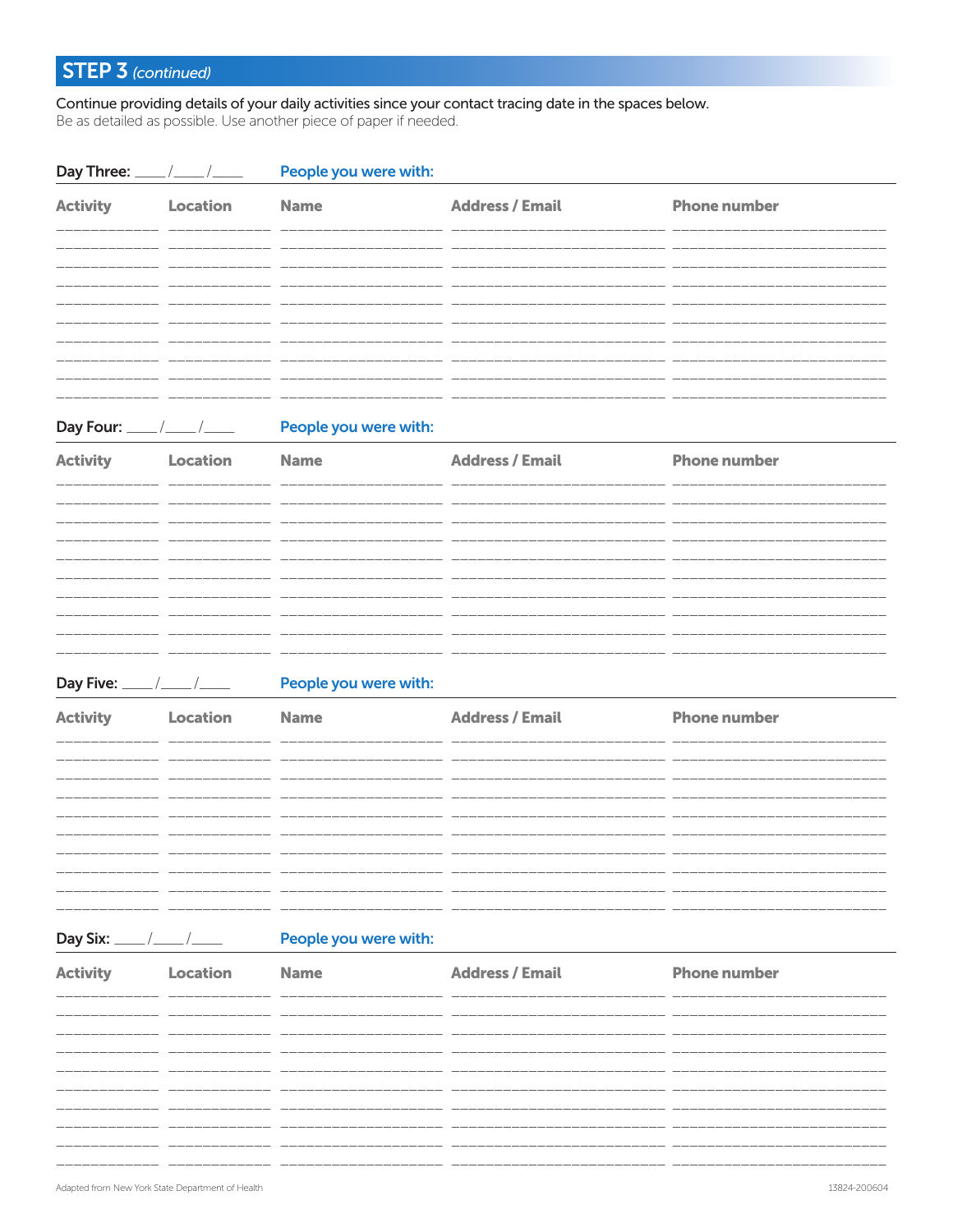# Herramienta de rastreo de contacto **PIMA COUNTY** para personas que se someten a la prueba de COVID-19

Si el resultado de la prueba de COVID-19 es positivo, recibirá una llamada de un representante de salud pública para identificar cualquier contacto que haya tenido. Este formulario lo ayudará a identificar a sus contactos para estar listo cuando reciba la llamada. Si tiene preguntas antes de que le contactemos, llame al 520-724-7797.

#### PASO 1

#### Identifique la fecha en la que tuvo los primeros síntomas

Si ha presentado síntomas, indique la fecha en que se sintió enfermo por primera vez O si no ha presentado síntomas, indique la fecha en la que se hizo la prueba.  $\_$  /

RESTE 2 DÍAS: \_\_\_\_ /\_\_\_\_ /\_\_\_\_ = FECHA DE RASTREO DE CONTACTO

#### PASO 2

#### ¿Quién ha estado en su casa con usted desde la fecha de rastreo de contacto?

Incluya a las personas que viven en su casa y a las que pueden haberla visitado como sus amigos, una niñera o cualquier otra persona que preste servicios en el hogar.

| Nombre de la persona | Fecha de la última visita | Su número de teléfono |
|----------------------|---------------------------|-----------------------|
| ົ                    |                           |                       |
|                      |                           |                       |
|                      |                           |                       |
|                      |                           |                       |
|                      |                           |                       |

#### PASO 3

#### Haga una lista lo más detallada posible de lo que hizo cada día desde la fecha de rastreo de contacto.

Incluya cosas como pasar el rato con los vecinos, ir al trabajo, hacer recados, asistir a citas, actividades sociales o recreativas fuera de casa y si usó el transporte público para llegar allí. Si es necesario, use otra hoja.

| Día Uno:                         |                  | Personas con las que estuvo: |                          |                    |  |
|----------------------------------|------------------|------------------------------|--------------------------|--------------------|--|
| <b>Actividad</b>                 | <b>Ubicación</b> | <b>Nombre</b>                | <b>Domicilio / Email</b> | Número de teléfono |  |
|                                  |                  |                              |                          |                    |  |
|                                  |                  |                              |                          |                    |  |
|                                  |                  |                              |                          |                    |  |
| Día Dos: $\frac{\frac{1}{2}}{2}$ |                  | Personas con las que estuvo: |                          |                    |  |
| <b>Actividad</b>                 | <b>Ubicación</b> | <b>Nombre</b>                | <b>Domicilio / Email</b> | Número de teléfono |  |

| $\sim$ . The state of the state of the state of the state of the state of the state of the state of the state of the state of the state of the state of the state of the state of the state of the state of the state of the st | ______________________________ |  |
|---------------------------------------------------------------------------------------------------------------------------------------------------------------------------------------------------------------------------------|--------------------------------|--|
|                                                                                                                                                                                                                                 |                                |  |
|                                                                                                                                                                                                                                 |                                |  |
|                                                                                                                                                                                                                                 |                                |  |
|                                                                                                                                                                                                                                 |                                |  |
|                                                                                                                                                                                                                                 |                                |  |
|                                                                                                                                                                                                                                 |                                |  |
|                                                                                                                                                                                                                                 |                                |  |
|                                                                                                                                                                                                                                 |                                |  |
|                                                                                                                                                                                                                                 |                                |  |